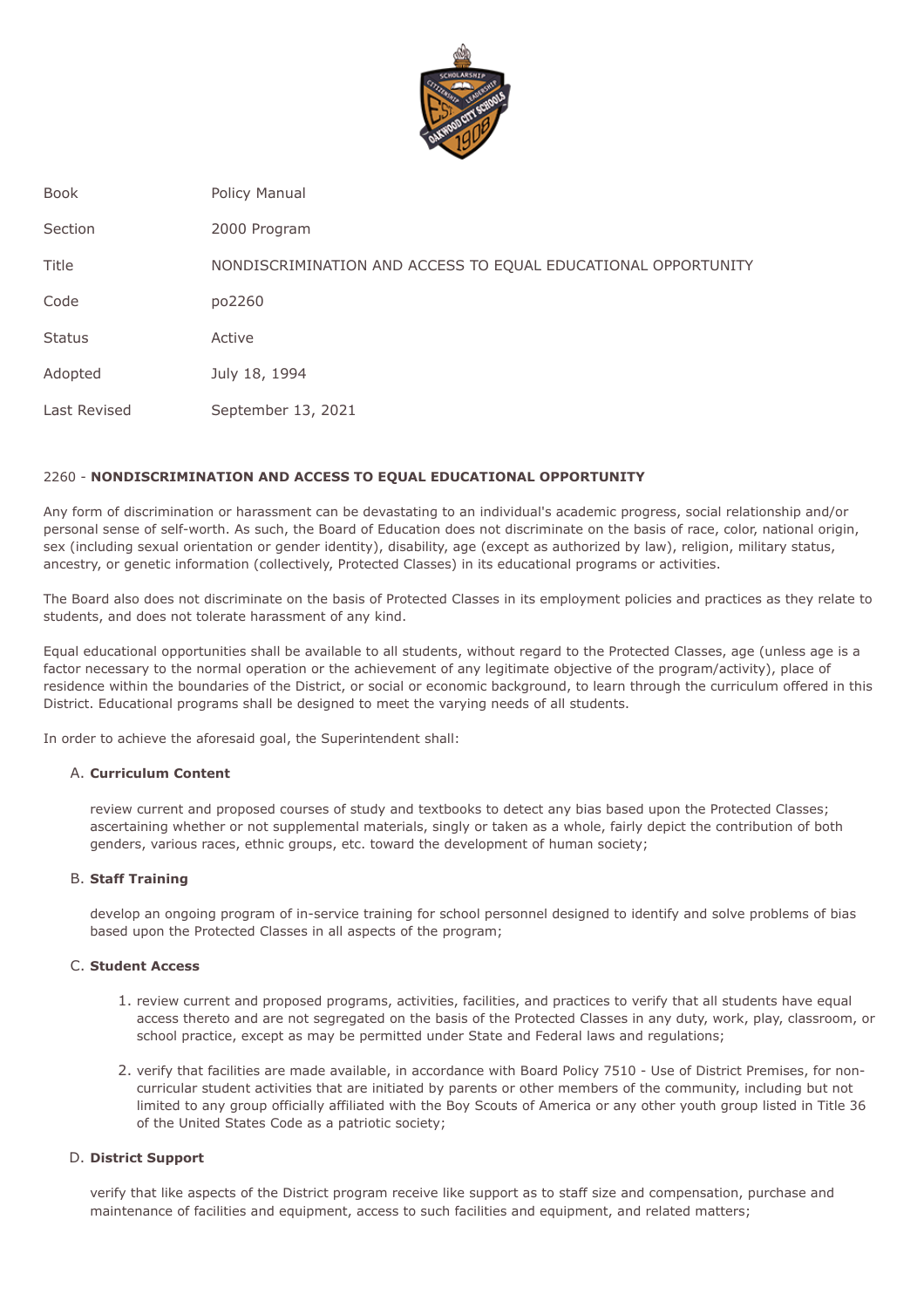### E. **Student Evaluation**

 verify that tests, procedures, and guidance and counseling materials, which are designed to evaluate student progress, rate aptitudes, analyze personality, or in any manner establish or tend to establish a category by which a student may be judged, are not differentiated or stereotyped on the basis of the Protected Classes.

### **Definitions:**

 Words used in this policy shall have those meanings defined herein; words not defined herein shall be construed according to their plain and ordinary meanings.

 **Complainant** is the individual who alleges, or is alleged, to have been subjected to unlawful discrimination/retaliation, regardless of whether the person files a formal complaint or is pursuing an informal resolution to the alleged discrimination/retaliation.

 **Respondent** is the individual who has been alleged to have engaged in unlawful discrimination/retaliation, regardless of whether the Reporting Party files a formal complaint or is seeking an informal resolution to the alleged discrimination/retaliation.

 **School District community** means students and Board employees (i.e., administrators, and professional and classified staff), as well as Board members, agents, volunteers, contractors, or other persons subject to the control and supervision of the Board.

 **Third Parties** include, but are not limited to, guests and/or visitors on School District property (e.g., visiting speakers, participants on opposing athletic teams, parents), vendors doing business with, or seeking to do business with, the Board, and other individuals who come in contact with members of the School District community at school-related events/activities (whether on or off District property).

 **Day(s)**: Unless expressly stated otherwise, the term day or days as used in this policy means a business day(s) (i.e., a day(s) that the Board office is open for normal operating hours, Monday - Friday, excluding State-recognized holidays).

### **District Compliance Officers**

 The Board designates the following individuals to serve as the District's Compliance Officers (also known as Civil Rights Coordinators) (hereinafter referred to as the COs).

 Director of Educational Services Oakwood, OH 45409 Allyson Couch 937-297-7802 20 Rubicon Road [couch.allyson@oakwoodschools.org](mailto:couch.allyson@oakwoodschools.org)

 Special Education Supervisor Oakwood, OH 45409 Frank Eaton 937 545-8638 20 Rubicon Road [eaton.frank@oakwoodschools.org](mailto:eaton.frank@oakwoodschools.org)

The names, titles, and contact information of these individuals will be published annually on the School District's web site.

 The COs are responsible for coordinating the District's efforts to comply with applicable Federal and State laws and regulations, including the District's duty to address in a prompt and equitable manner any inquiries or complaints regarding discrimination, retaliation or denial of equal access. The COs shall also verify that proper notice of nondiscrimination for Title II of the Americans with Disabilities Act (as amended), Title VI and VII of the Civil Rights Act of 1964, Section 504 of the Rehabilitation Act of 1973 (as amended), and the Age Discrimination Act of 1975 is provided to students, their parents, staff members, and the general public. A copy of each of the Acts and regulations on which this notice is based may be found in the CO's office.

 The Superintendent shall annually attempt to identify children with disabilities, ages 3-22, who reside in the District but do not receive public education.

 The Board is committed to educating (or providing for the education of) each qualified person with a disability with persons who are not disabled to the maximum extent appropriate. Generally, the District will place a person with a disability in the regular educational environment unless it is demonstrated that the education of the person in the regular environment, even with the use of supplementary aids and services cannot be achieved satisfactorily. If the Board operates a separate class or facility that is identifiable as being for persons with disabilities, the facility, program, and activities and services must be comparable to the facilities, programs, and activities and services offered to students without a disability.

 In addition, the Superintendent shall establish procedures to identify students who are Limited English Proficient (LEP), including immigrant children and youth, to assess their ability to participate in District programs, and develop and administer a program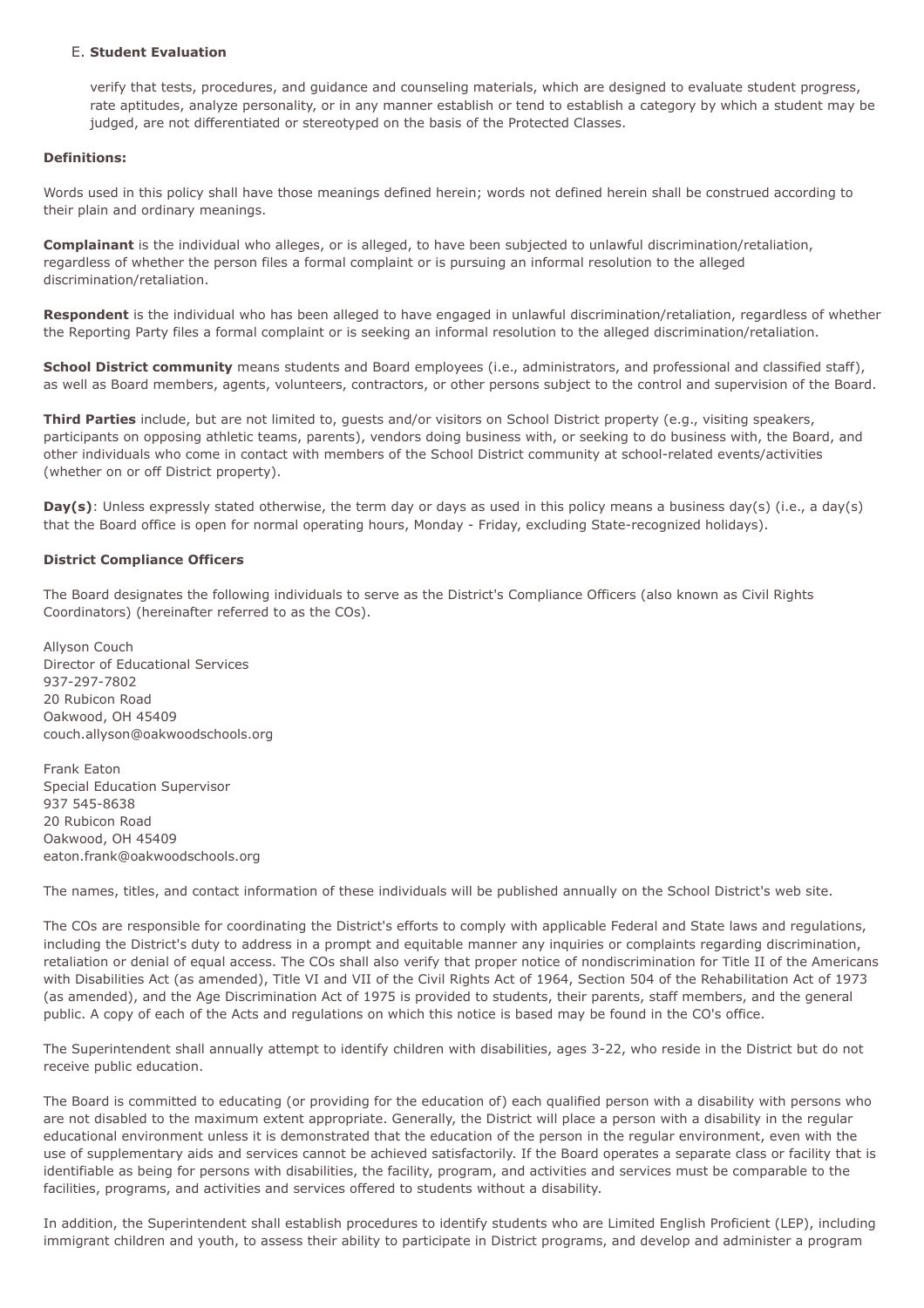that meets the English language and academic needs of these students. This program shall include procedures for student placement, services, evaluation, and exit guidelines and shall be designed to provide students with effective instruction that leads to academic achievement and timely acquisition of proficiency in English. As a part of this program, the District will evaluate the progress of students in achieving English language proficiency in the areas of listening, speaking, reading and writing, on an annual basis (see AG 2260F). The Superintendent is responsible for verifying that a concentration of students who are Limited English Proficient (LEP) in one (1) or more programs is not the result of discrimination.

### **Reports and Complaints of Unlawful Discrimination and Retaliation**

 Students and Board employees are required, and all other members of the School District community and Third Parties are encouraged to promptly report incidents of unlawful discrimination and/or retaliation to a teacher, administrator, supervisor, or other District official so that the Board may address the conduct. Any teacher, administrator, supervisor, or other District employee or official who receives such a complaint shall file it with the CO within two (2) days.

 Members of the School District community, which includes students or Third Parties, who believe they have been unlawfully discriminated/retaliated against are entitled to utilize the complaint process set forth below. Initiating a complaint, whether formally or informally, will not adversely affect the Complainant's employment or participation in educational or extra-curricular programs. While there are no time limits for initiating complaints under this policy, individuals should make every effort to file a complaint as soon as possible after the conduct occurs while the facts are known and potential witnesses are available.

 If, during an investigation of alleged bullying, aggressive behavior and/or harassment in accordance with Policy 5517.01 - Bullying and Other Forms of Aggressive Behavior, the Principal believes that the reported misconduct may constitute unlawful discrimination based on a Protected Class, the Principal shall report the act to one of the COs who shall investigate the allegation in accordance with this policy. While the CO investigates the allegation, the Principal shall suspend the Policy 5517.01 investigation to await the CO's written report. The CO shall keep the Principal informed of the status of the Policy 2260 investigation and provide the Principal with a copy of the resulting written report.

 The COs will be available during regular school/work hours to discuss concerns related to unlawful discrimination/retaliation. COs shall accept reports of unlawful discrimination/retaliation directly from any member of the School District community or a Third Party, or receive reports that are initially filed with another Board employee. Upon receipt of a report of alleged discrimination/retaliation, the CO will contact the Complainant and begin either an informal or formal complaint process (depending on the Complainant's request and the nature of the alleged discrimination/retaliation), or the CO will designate a specific individual to conduct such a process. The CO will provide a copy of this policy to the Complainant and the Respondent. In the case of a formal complaint, the CO will prepare recommendations for the Superintendent or oversee the preparation of such recommendations by a designee. All members of the School District community must report incidents of discrimination/retaliation that are reported to them to the CO within two (2) days of learning of the incident/conduct.

 Any Board employee who directly observes unlawful discrimination/retaliation of a student is obligated, in accordance with this policy, to report such observations to one of the COs within two (2) business days. Additionally, any Board employee who observes an act of unlawful discrimination/retaliation is expected to intervene to stop the misconduct, unless circumstances make such an intervention dangerous, in which case the staff member should immediately notify other Board employees and/or local law enforcement officials, as necessary, to stop the misconduct. Thereafter, the CO/designee must contact the Complainant, if age eighteen (18) or older, or the Complainant's parents/guardians if the Complainant is under the age eighteen (18), within two (2) days to advise of the Board's intent to investigate the alleged wrongdoing.

#### **Investigation and Complaint Procedure**

 Except for sex discrimination and/or Sexual Harassment that is covered by Policy 2266 – Nondiscrimination on the Basis of Sex in Education Programs or Activities, any student who alleges to have been subjected to unlawful discrimination or retaliation may seek resolution of the complaint through the procedures described below. The formal complaint procedures involve an investigation of the individual's claims of discrimination/retaliation and a process for rendering a decision regarding whether the charges are substantiated.

 Due to the sensitivity surrounding complaints of unlawful discrimination or retaliation, timelines are flexible for initiating the complaint process; however, individuals are encouraged to file a complaint within thirty (30) days after the conduct occurs. Once the formal complaint process is begun, the investigation will be completed in a timely manner (ordinarily, within fifteen (15) business days of the complaint being received).

 The procedures set forth below are not intended to interfere with the rights of a student to pursue a complaint of unlawful discrimination or retaliation with the United States Department of Education Office for Civil Rights (OCR). The Cleveland Office of the OCR can be reached at 1350 Euclid Avenue, Suite 325, Cleveland, Ohio 44115; Telephone: (216) 522-4970; Fax: (216) 522- 2573; TDD: (216) 522-4944; E-mail: [ocr.cleveland@ed.gov](mailto:ocr.cleveland@ed.gov); Web: [http://www.ed.gov/ocr.](http://www.ed.gov/ocr)

#### **Informal Complaint Procedure**

 The goal of the informal complaint procedure is to promptly stop inappropriate behavior and facilitate resolution through an informal means, if possible. The informal complaint procedure is provided as a less formal option for a student who alleges unlawful discrimination or retaliation. This informal procedure is not required as a precursor to the filing of a formal complaint.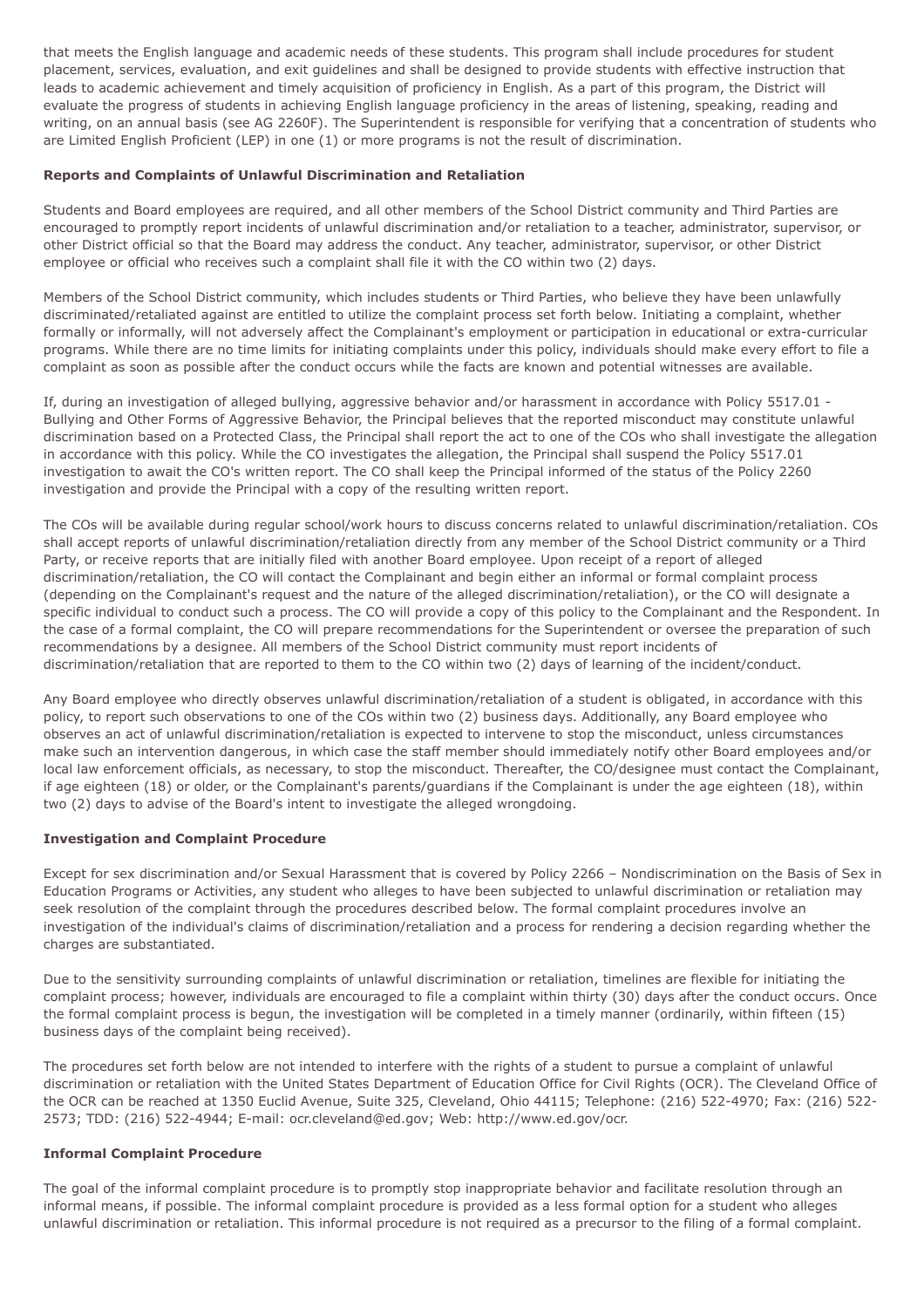The informal process is only available in those circumstances where the Complainant and the Respondent mutually agree to participate in it.

 The Complainant may proceed immediately to the formal complaint process and individuals who participate in the informal procedure may request that the informal process be terminated at any time to move to the formal complaint process.

 All complaints involving a District employee or any other adult member of the School District community and a student will be formally investigated.

 As an initial course of action, if a Complainant feels comfortable and safe doing so, the individual should tell or otherwise inform the Respondent that the alleged harassing conduct is unwelcome and must stop. The Complainant should address the allegedly harassing conduct as soon after it occurs as possible. The Compliance Officers are available to support and counsel individuals when taking this initial step or to intervene on behalf of the Complainant if requested to do so. A Complainant who is uncomfortable or unwilling to directly approach the Respondent about the alleged inappropriate conduct may file an informal or a formal complaint. In addition, with regard to certain types of unlawful harassment, such as sexual harassment the Compliance Officer may advise against the use of the informal complaint process.

 A Complainant who alleges unlawful discrimination/retaliation may make an informal complaint, either orally or in writing: 1) to a teacher, other employee, or building administrator in the school the student attends; 2) to the Superintendent or other District-level employee; and/or 3) directly to one of the COs.

 All informal complaints must be reported to one of the COs who will either facilitate an informal resolution as described below, or appoint another individual to facilitate an informal resolution.

 The School District's informal complaint procedure is designed to provide the Complainant with a range of options aimed at bringing about a prompt resolution of their concerns. Depending upon the nature of the complaint and the Complainant's wishes, informal resolution may involve, but not be limited to, one or more of the following:

- A. Advising the Complainant about how to communicate concerns to the Respondent.
- B. Distributing a copy of Policy 2260 Non-Discrimination and Access to Equal Educational Opportunity to the individuals in the school building or office where the Respondent works or attends.
- C. If both parties agree, the CO may arrange and facilitate a meeting or mediation between the Complainant and the Respondent to work out a mutual resolution.

 While there are no set time limits within which an informal complaint must be resolved, the CO or designee is directed to attempt to resolve all informal complaints within fifteen (15) business days of receiving the informal complaint. If the Complainant is dissatisfied with the informal complaint process, the Complainant may proceed to file a formal complaint and, as stated above, either party may request that the informal process be terminated at any time to move to the formal complaint process.

# **Formal Complaint Procedure**

 If a complaint is not resolved through the informal complaint process, if one of the parties requested that the informal complaint process be terminated to move to the formal complaint process, or if the Complainant, from the outset, elects to file a formal complaint, or the Compliance Officer(s) determines the allegations are not appropriate for resolution through the informal process, the formal complaint process shall be implemented.

 The Complainant may file a formal complaint, either orally or in writing, with a teacher, Principal, or other District official at the student's school, the CO, Superintendent, or another District official who works at another school or at the District level. Due to the sensitivity surrounding complaints of unlawful discrimination, timelines are flexible for initiating the complaint process; however, individuals should make every effort to file a formal complaint within thirty (30) days after the conduct occurs. If a Complainant informs a teacher, Principal, or other District official at the student's school, Superintendent, or other District employee, either orally or in writing, about any complaint of discrimination/retaliation, that employee must report such information to the CO within two (2) business days.

 Throughout the course of the process, the CO should keep the parties reasonably informed of the status of the investigation and the decision-making process.

 All formal complaints must include the following information to the extent known: the identity of the Respondent; a detailed description of the facts upon which the complaint is based (i.e., when, where, and what occurred); a list of potential witnesses; and the resolution sought by the Complainant.

 If the Complainant is unwilling or unable to provide a written statement including the information set forth above, the CO shall ask for such details in an oral interview. Thereafter, the CO will prepare a written summary of the oral interview, and the Complainant will be asked to verify the accuracy of the reported charge by signing the document.

 Upon receiving a formal complaint, the CO will consider whether any action should be taken in the investigatory phase to protect the Complainant from further discrimination or retaliation, including, but not limited to, a change of work assignment or schedule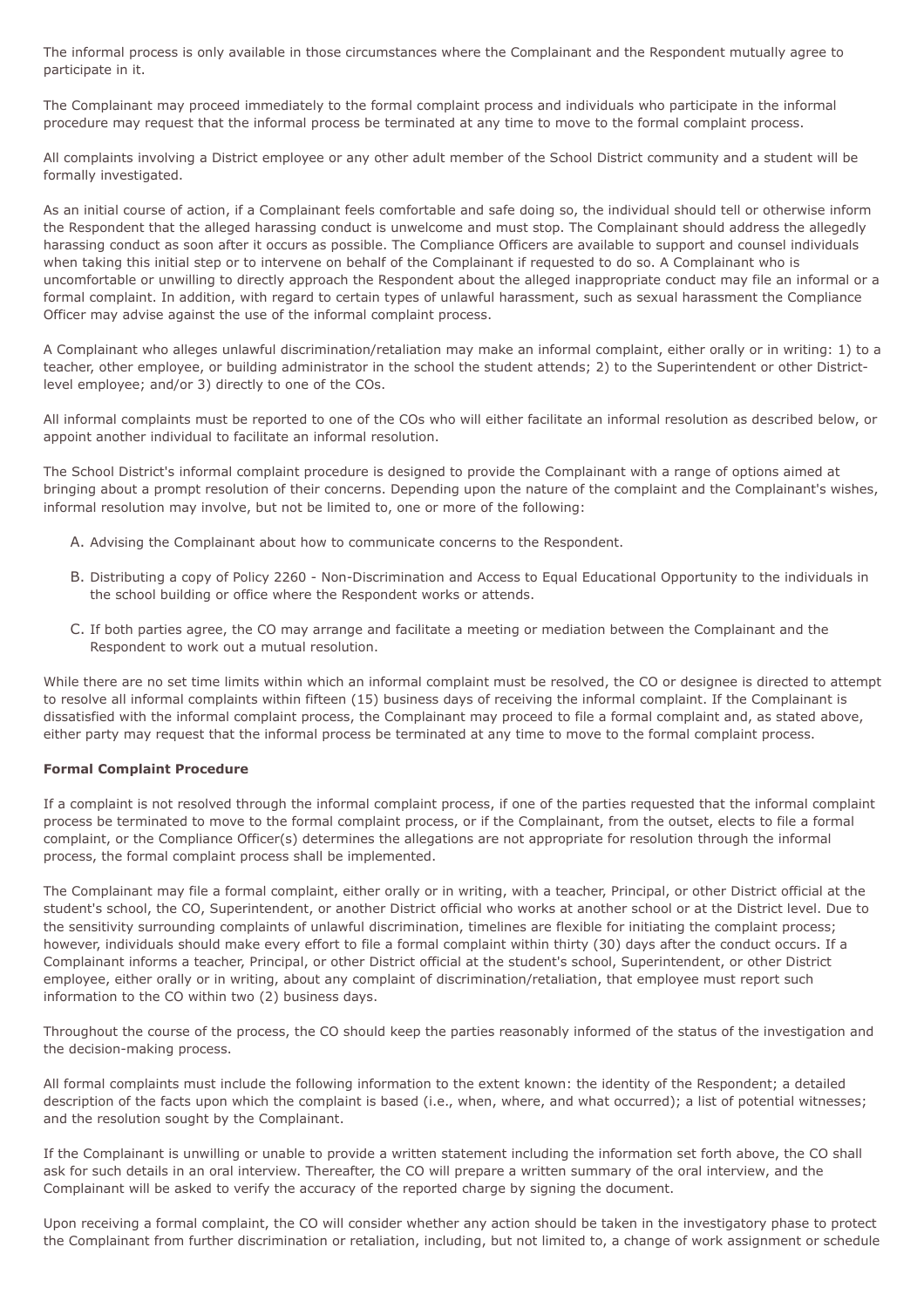for the Complainant and/or the Respondent. In making such a determination, the CO should consult the Complainant to assess whether the individual agrees with the proposed action. If the Complainant is unwilling to consent to the proposed change, the CO may still take whatever actions deemed appropriate in consultation with the Superintendent.

 Within two (2) business days of receiving the complaint, the CO or designee will initiate a formal investigation to determine whether the Complainant has been subjected to unlawful discrimination/retaliation. The Principal will not conduct an investigation unless directed to do so by the CO.

 Simultaneously, the CO will inform the Respondent that a formal complaint has been received. The Respondent will be informed about the nature of the allegations and provided with a copy of any relevant policies and/or administrative guidelines, including Policy 2260 - Non-Discrimination and Access to Equal Educational Opportunity. The Respondent must also be informed of the opportunity to submit a written response to the complaint within five (5) business days.

 Although certain cases may require additional time, the CO or designee will attempt to complete an investigation into the allegations of discrimination/retaliation within fifteen (15) business days of receiving the formal complaint. The investigation will include:

A. interviews with the Complainant;

- B. interviews with the Respondent;
- C. interviews with any other witnesses who may reasonably be expected to have any information relevant to the allegations;
- D. consideration of any documentation or other information presented by the Complainant, Respondent, or any other witness that is reasonably believed to be relevant to the allegations.

 At the conclusion of the investigation, the CO or designee shall prepare and deliver a written report to the Superintendent that summarizes the evidence gathered during the investigation and provides recommendations based on the evidence and the definition of unlawful discrimination/retaliation as provided in Board policy and State and Federal law as to whether the Respondent has engaged in unlawful discrimination/retaliation of the Complainant. The CO's recommendations must be based upon the totality of the circumstances, including the ages and maturity levels of those involved. In determining if unlawful discrimination or retaliation occurred, a preponderance of evidence standard will be used. The CO may consult with the Board's legal counsel before finalizing the report to the Superintendent.

 Absent extenuating circumstances, within five (5) business days of receiving the report of the CO or designee, the Superintendent must either issue a written decision regarding whether the charges have been substantiated or request further investigation. A copy of the Superintendent's final decision will be delivered to both the Complainant and the Respondent.

 If the Superintendent requests additional investigation, the Superintendent must specify the additional information that is to be gathered, and such additional investigation must be completed within five (5) days. At the conclusion of the additional investigation, the Superintendent shall issue a final written decision as described above.

 If the Superintendent determines the Respondent engaged in unlawful discrimination/retaliation toward the Complainant, the Superintendent must identify what corrective action will be taken to stop, remedy, and prevent the recurrence of the discrimination/retaliation. The corrective action should be reasonable, timely, age-appropriate and effective, and tailored to the specific situation.

The decision of the Superintendent shall be final.

 The Board reserves the right to investigate and resolve a complaint or report of unlawful discrimination/retaliation regardless of whether the student alleging the unlawful discrimination/retaliation pursues the complaint. The Board also reserves the right to have the formal complaint investigation conducted by an external person in accordance with this policy or in such other manner as deemed appropriate by the Board or its designee.

The parties may be represented, at their own cost, at any of the above-described meetings/hearings.

 The right of a person to a prompt and equitable resolution of the complaint shall not be impaired by the person's pursuit of other remedies such as the filing of a complaint with the Office for Civil Rights, the filing of charges with local law enforcement, or the filing of a civil action in court. Use of this internal complaint process is not a prerequisite to the pursuit of other remedies.

# **Privacy/Confidentiality**

 The District will employ all reasonable efforts to protect the rights of the Complainant, the Respondent(s), and the witnesses as much as possible, consistent with the Board's legal obligations to investigate, to take appropriate action, and to conform with any discovery or disclosure obligations. All records generated under the terms of this policy shall be maintained as confidential to the extent permitted by law. Confidentiality, however, cannot be guaranteed. Additionally, the Respondent must be provided the Complainant's identity.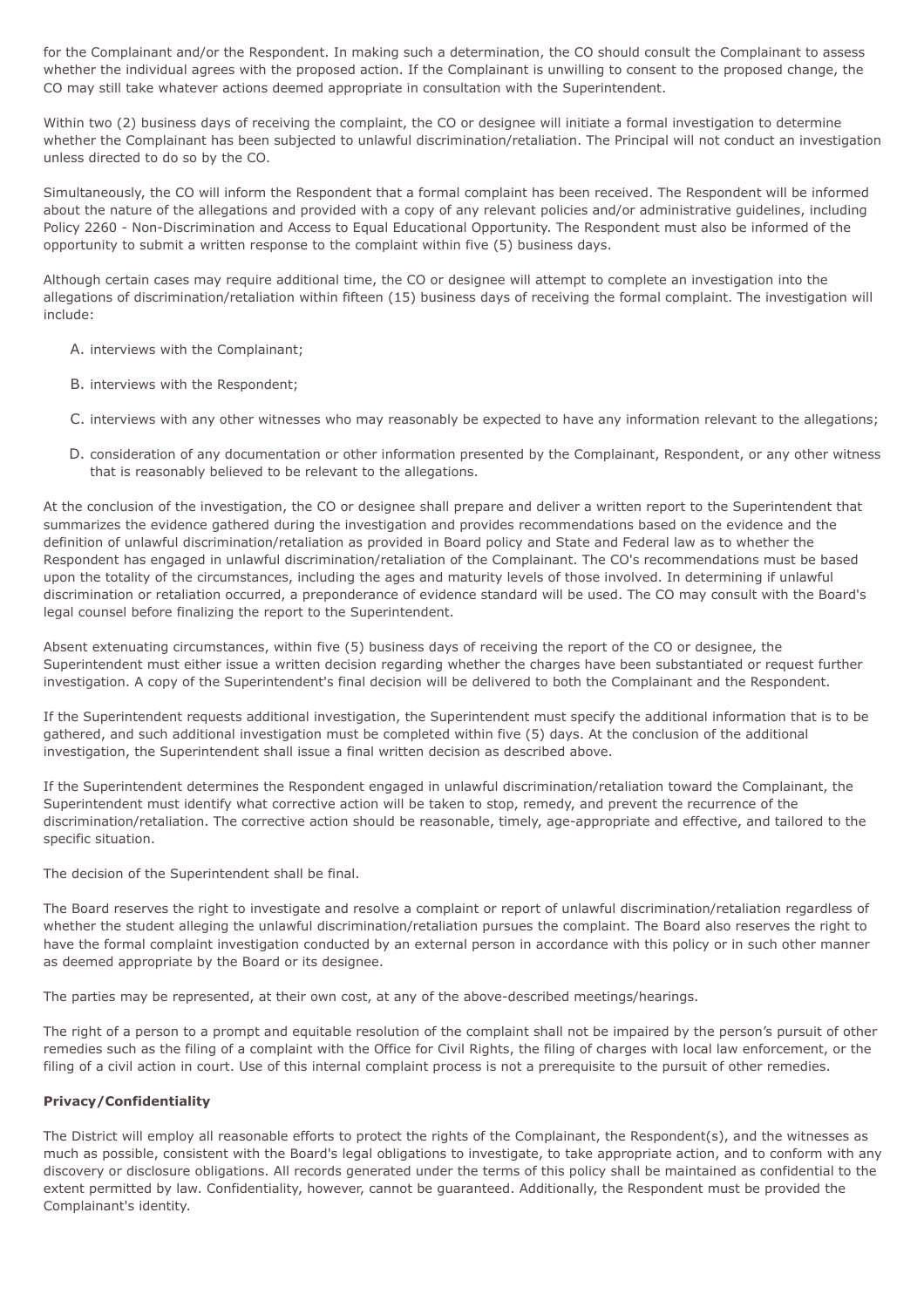During the course of a formal investigation, the CO or designee will instruct each person who is interviewed about the importance of maintaining confidentiality. Any individual who is interviewed as part of an investigation is expected not to disclose to Third Parties any information that is learned or provided during the course of the investigation.

### **Sanctions and Monitoring**

 The Board shall vigorously enforce its prohibitions against unlawful discrimination/retaliation by taking appropriate action reasonably calculated to stop and prevent further misconduct. While observing the principles of due process, a violation of this policy may result in disciplinary action up to and including the discharge of an employee or the suspension/expulsion of a student. All disciplinary action will be taken in accordance with applicable State law and the terms of the relevant collective bargaining agreement(s). When imposing discipline, the Superintendent shall consider the totality of the circumstances involved in the matter, including the ages and maturity levels of those involved. In those cases where unlawful discrimination/retaliation is not substantiated, the Board may consider whether the alleged conduct nevertheless warrants discipline in accordance with other Board policies, consistent with the terms of the relevant collective bargaining agreement(s).

 Where the Board becomes aware that a prior remedial action has been taken against a member of the School District community, all subsequent sanctions imposed by the Board and/or Superintendent shall be reasonably calculated to end such conduct, prevent its reoccurrence, and remedy its effects.

### **Retaliation**

 Retaliation against a person who makes a report or files a complaint alleging unlawful harassment/retaliation or participates as a witness in an investigation is prohibited. Neither the Board nor any other person may intimidate, threaten, coerce or interfere with any individual because the person opposed any act or practice made unlawful by any Federal or State civil rights law, or because that individual made a report, formal complaint, testified, assisted or participated or refused to participate in any manner in an investigation, proceeding, or hearing under those laws and/or this policy, or because that individual exercised, enjoyed, aided or encouraged any other person in the exercise or enjoyment of any right granted or protected by those laws and/or this policy.

 Retaliation against a person for making a report of discrimination, filing a formal complaint, or participating in an investigation or meeting is a serious violation of this policy that can result in imposition of disciplinary sanctions/consequences and/or other appropriate remedies.

Formal complaints alleging retaliation may be filed according to the internal complaint process set forth above.

 The exercise of rights protected under the First Amendment of the United States Constitution does not constitute retaliation prohibited under this policy.

#### **Education and Training**

 In support of this policy, the Board promotes preventative educational measures to create greater awareness of unlawful discriminatory practices. The Superintendent shall provide appropriate information to all members of the School District community related to the implementation of this policy and shall provide training for District students and staff where appropriate. All training, as well as all information, provided regarding the Board's policy and discrimination in general, will be age and content appropriate.

#### **Retention of Investigatory Records and Materials**

 The Compliance Officer(s) is responsible for overseeing retention of all records that must be maintained pursuant to this policy. All individuals charged with conducting investigations under this policy must retain all information, documents, electronically stored information, and electronic media (as defined in Policy 8315) created and received as part of an investigation, which may include, but not be limited to:

- A. all written reports/allegations/complaints/grievances/statements/responses pertaining to an alleged violation of this policy;
- alleged violation of this policy; B. any narratives that memorialize oral reports/allegations/complaints/grievances/statements/responses pertaining to an
- C. any documentation that memorializes the actions taken by District personnel or individuals contracted or appointed by the Board to fulfill its responsibilities related to the investigation and/or the District's response to the alleged violation of this policy;
- D. written witness statements;
- E. narratives, notes from, or audio, video, or digital recordings of witness interviews/statements;
- F. e-mails, texts, or social media posts that directly relate to or constitute evidence pertaining to an alleged violation of this policy (i.e., not after-the-fact commentary about or media coverage of the incident);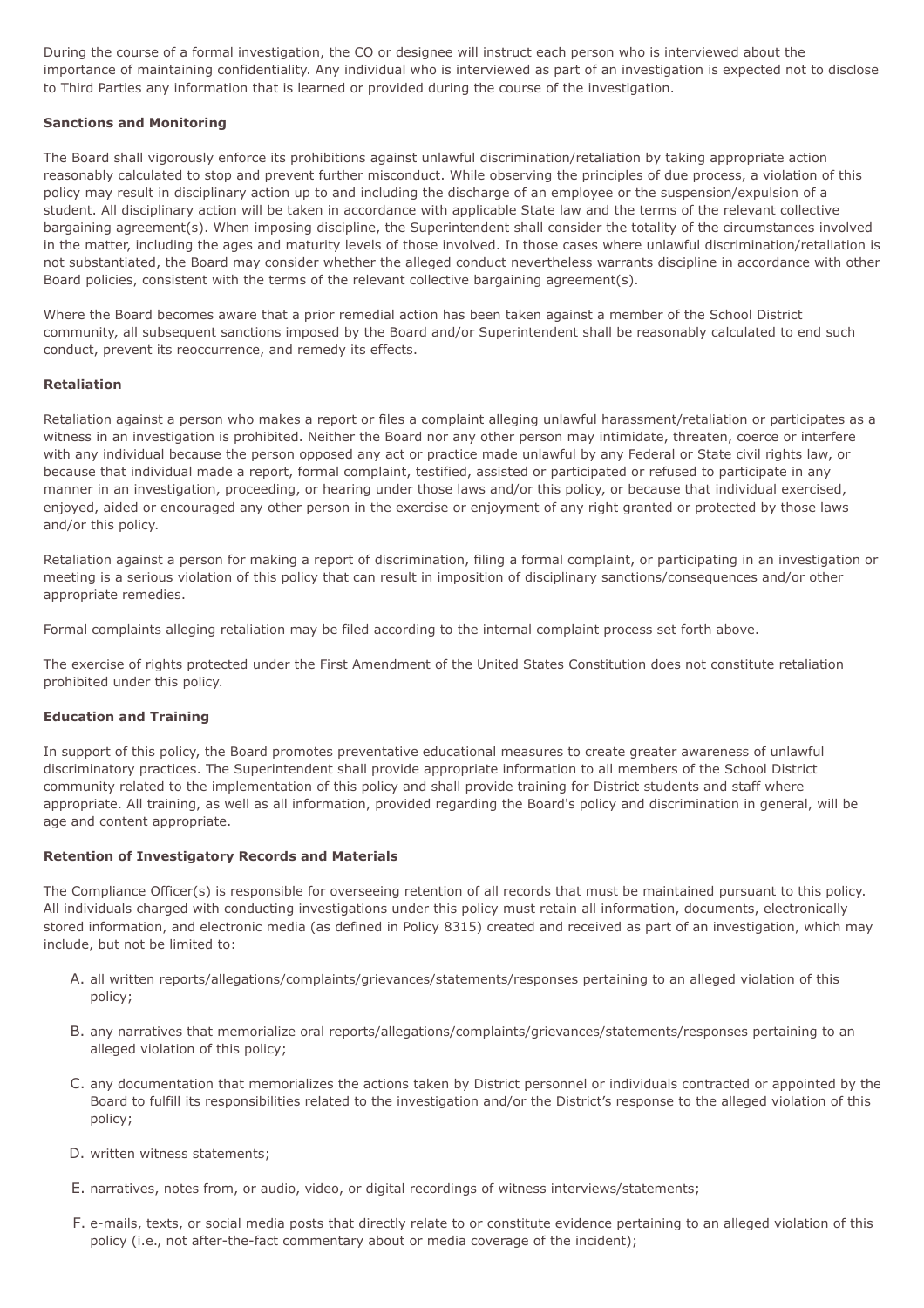- G. notes or summaries prepared contemporaneously by the investigator in whatever form made (e.g., handwritten, keyed into a computer or tablet, etc.), but not including transitory notes whose content is otherwise memorialized in other documents;
- H. written disciplinary sanctions issued to students or employees and other documentation that memorializes oral disciplinary sanctions issued to students or employees for violations of this policy;
- I. dated written determinations/reports (including summaries of relevant exculpatory and inculpatory evidence) and other documentation that memorializes oral notifications to the parties concerning the outcome of the investigation, including any consequences imposed as a result of a violation of this policy;
- J. documentation of any supportive measures offered and/or provided to the Complainant and/or the Respondent, including no contact orders issued to both parties, the dates the no contact orders were issued, and the dates the parties acknowledged receipt of the no contact orders;
- K. documentation of all actions taken, both individual and systemic, to stop the discrimination or harassment, prevent its recurrence, eliminate any hostile environment, and remedy its discriminatory effects;
- L. copies of the Board policy and/or procedures/guidelines used by the District to conduct the investigation, and any documents used by the District at the time of the alleged violation to communicate the Board's expectations to students and staff with respect to the subject of this policy (e.g., Student Code of Conduct and/or Employee Handbooks);
- M. copies of any documentation that memorializes any formal or informal resolutions to the alleged discrimination or harassment.

 The information, documents, ESI, and electronic media (as defined in Policy 8315) retained may include public records and records exempt from disclosure under Federal and/or State law (e.g., student records).

 These investigative records and materials created or received as part of an investigation shall be retained in accordance with Policy 8310, Policy 8315, Policy 8320, and Policy 8330 for not less than three (3) years, but longer if required by the District's records retention schedule.

Revised 7/14/03 Revised 11/17/03 Revised 6/16/08 Revised 12/12/11 Revised 12/10/12 Revised 5/12/14 Revised 12/10/18 T.C. 12/9/19 Revised 5/10/21 T.C. 9/13/21

**© Neola 2021**